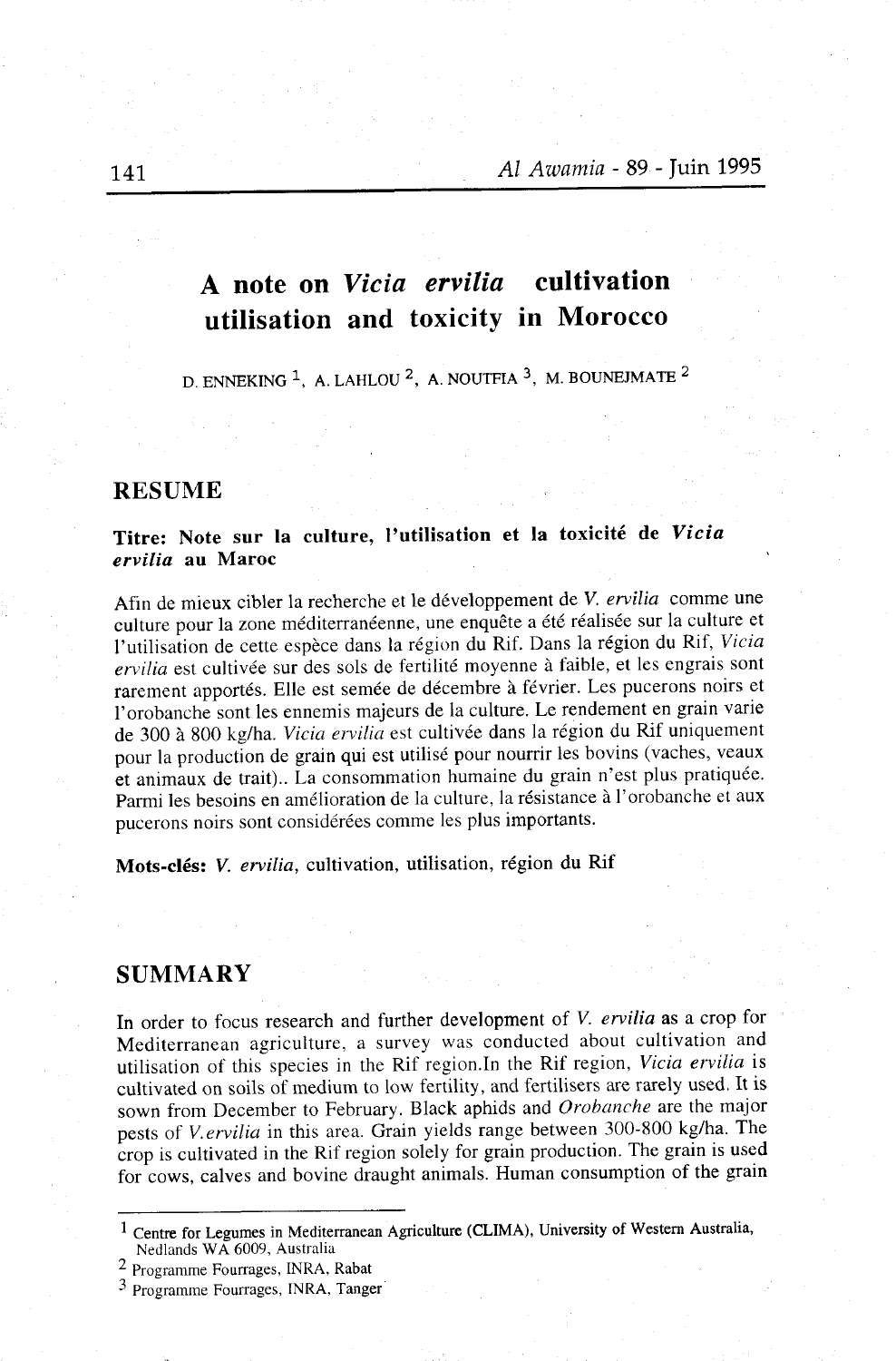is not practised in the area anymore. Resistance to Orobanche crenata and to black aphids were considered to be the most important traits needy of improvemeht

Key words: V. ervilia, cultivation, utilisation, Rif region

ملخمن

العنوان: أزراعة، آستغلال وسمية اكرسانة في المغرب.

إعداد: د. أنكين أ، ع. لحلو 2، ع. نوطفية 3، م. بونجمات 2

1: مركز البقوليات للزراعة المتوسطية، تدلند، 6009، أسترليا الغربية 2. برنامج الأعلاف، المهد الوطئي للبحث الزراعي، الرباط 3: برنامج الأعلاف، المعهد الوطئي للبحث الزراعي، طنجة

من أجل تحديد أولويات البحث والتنمية الخاصة بزراعة كرسانة كمحصول لمنطقة حوض الدحر الأبيض المتوسط، أقيم استقصاء حول زراعة وإستغلال هذا النبات في منطقة الربف.

في منطقة الريف، تزرع كرسانة في الأراضي ذات الخصوبة المتوسطة أو الضَّاميغة، ولا تضاف الأسلمدة إلا نادرا. فترة الزراع اتمتد من دجنبر إلى فبراير. وتمثل الأرقة السوداء إلى جانب الهالوك أهم الآفات لهذا المصول. تتراوح المردودية من 300 إلى 800 كلغ في الهكتار.

تزرع كرسانة في منطقة الريف من أجل إنتاج الحبوب التي تستعمل لتغذية الأبقار(البقرات، العجول، أبقار الجر) . وقد توقف إستهلاك حبوب كرسانة من طرف الإنسان .

وقد أعتبرت مقاومة الأرقة السوداء والهالوك من الأولويات لتحسبن زراعة كرسانة بمنطقة الربف .

الكلمات المفتاحية : كرسانة، زراعة، استغلال، منطقة الريف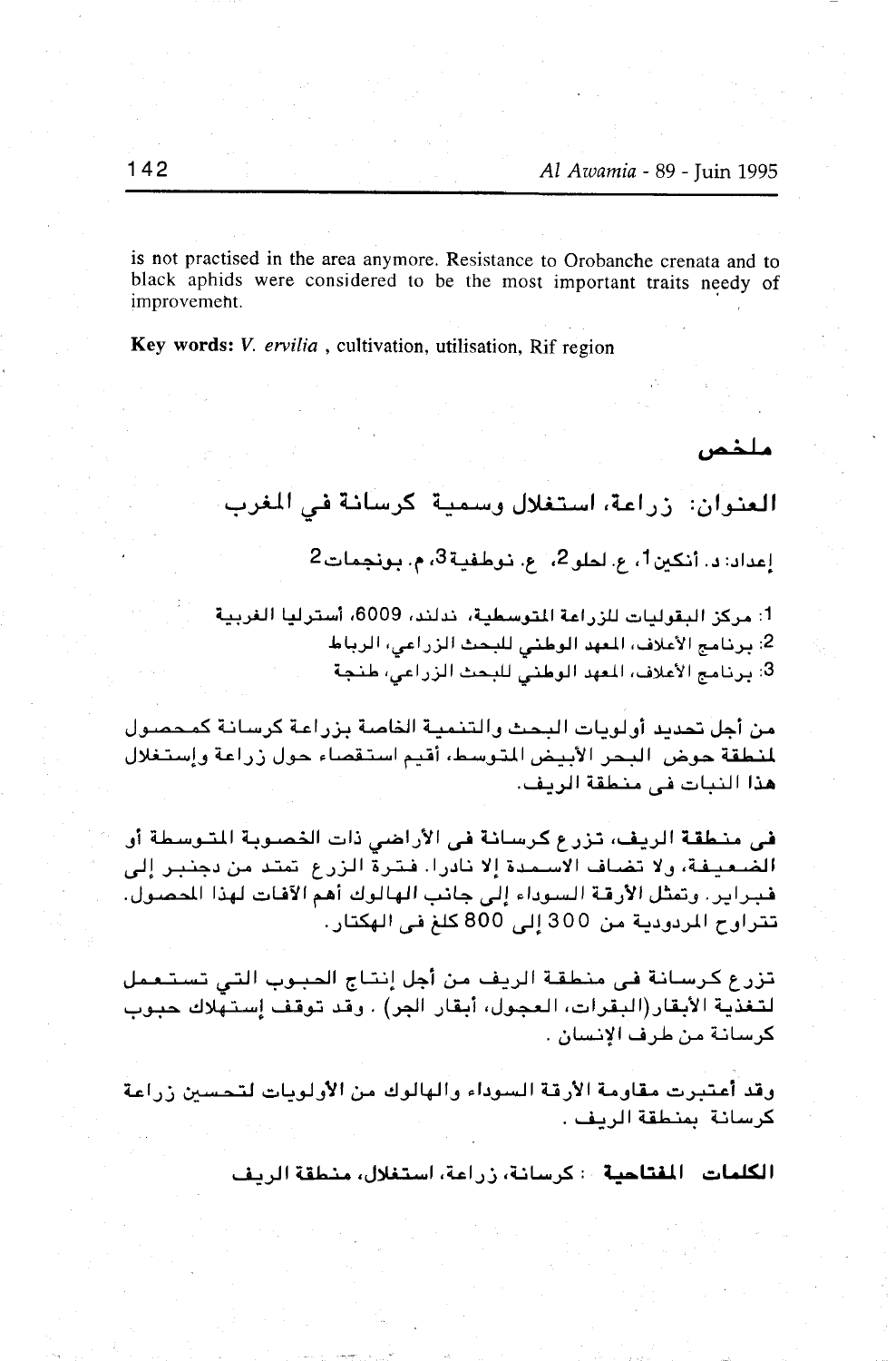## INTRODUCTION

The legume species Vicia ervilia Willd. is an ancient crop (Zohary and Hopf 1988) and is still cultivated in Turkey (Durutan et al. 1990), Spain, Greece (incl. crete), Cyprus (Barulina 1930; Fischer 1931; Mateo-Box 1961). In Morocco it is cultivated in the Arbaoua, Ouezzane, Pre-Rif, Rif, Fès and Taza regions (Foury 1954) from where germplasm was collected recently by joint INRA/CLIMA/ICARDA missions (Francis et al. 1994).

In order to focus research and further development of the species as a crop for Mediterranean agricutture, the Rif region was visited to seek interviews with farmers about its cultivation and utilisation.

# MATERIALS AND METHODS

A questionnaire was prepared on the basis of information from the literature and hypotheses derived from experience with other grain and forage crops, incorporating recent findings on the toxicity of Vicia species (Enneking 1995).

After consultation with extension officers of the Agriculture Services in Chefchaouen and Asjen, a group of 10 farmers with experience in V. ervilia cultivation was located near Asjen and interviewed with the help of the questionnaire. The information thus collected was confirmed near Chefchaouen through an additional interview (1 individual) and discussions with agriculture extension officers.

#### RESULTS AND DISCUSSION

# Cultivation

In the Rif region Vicia ervilia is cultivated on soils of medium to low fertility. Depending on seasonal rainfall it is sown either in December (dry years) or February (wet years). Early sowing in a wet year results in excessive vegetative growth and can lead to lodging of the crop with consequent heavy crop losses due to bacterial disease (rot).

Fertilisers are rarely used for *V. ervilia* but are applied to preceding cereal crops (soft wheat, barley). When mature the crop is harvested by uprooting during the early morning hours in order to avoid shattering of the pods.

Fields with a minimum of Orobanche crenata infestation are chosen for V. ervilia cultivation. The species is regarded by the farmers to be more tolerant to this parastic plant and serious pest than Vicia faba vars. major (Fève) and minor (Féverole) and Cicer arietinum (pois chiche).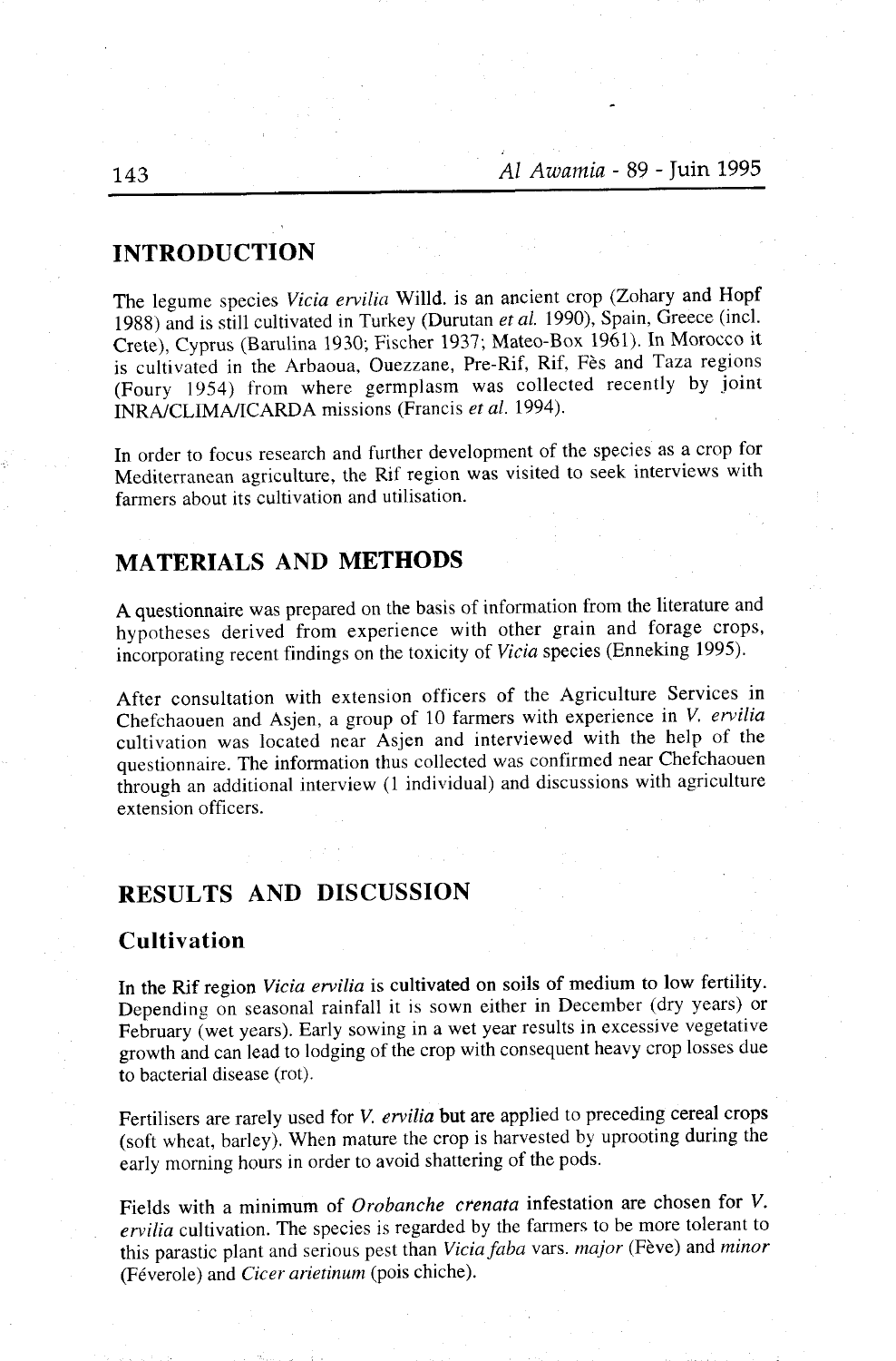The seed is broadcast at 30-50 kg/ha, depending on soil fertility. The soil is then cultivated lightly (type of implement: araire). Crops are hand-weeded and thinned if required to avoid excessive crowding. Black aphids and  $Orobanche$  are the major pests of V.ervilia in this area.

Grain yields range between 300-800 kg/ha. Complete crop failures have occurred during the current drought.

# Utilisation

The crop is cultivated in the Rif region solely for grain production. No green grazing nor hay production is practised. Other crops (Trifolium alexandrinum, Medicago sativa, Avena sativa etc.) are used for such purpose because of their superior biomass production.

The grain is fed to cattle at  $1/3$  to  $2/3$  of concentrate rations, the other part being made up with either sugar beet pulp, barley or bran flour.

The grain is crushed before feeding. It is used for cows to encourage and sustain milk production (2-4 kg/head/day), for calves (0.25- 0.5 kg/head/day; 3-4 months of age). This ration increases to 2kglhead/day for yearlings prior to sale. The grain is also used to feed bovine draught animals (1-2 kg kg/head/day).

V. ervilia grain is considered to aid the recovery of ruminant animals which are in poor condition. For fattening, cereals, chickpeas or faba beans are used in preference to V. ervilia.

Large seeds (for sowing) carry a premium price (up to 5 Dirhams/kg; 8.37 Dirhams  $= 1$  US Dollar e.g. (597 US Dollars/ton). Prices for the grain vary depending on seed size between 3-5 Dirharns/kg (ca. 350-600 US Dollars/ton). Larger seeds are prefered for the purpose of animal feeding and achieve the highest price.

Straw is very valuable as a feed in the area, especially during the present drought. V. ervilia is no exception.

Human consumption of the grain is not practised in the area anymore. Only one farmer from Asjen could provide details of such use from a period of food shortage (ca. 1945-1950). The grain was soaked in water for up to 36 hours and then decorticated through hancl rubbing. It was then dried in an oven or in the sun until the cotyledons turned white and was then ground into a flour. Leavened bread was prepared with this flour. Consumption of the bread led to fatigue and drowsiness. Such discomfort prompted the cessation of its continuous consumption after ca. two weeks. Indeed,  $V$ , ervilia is the least prefered grain for human consumption and was used only as a last resort. In view of the known presence of the toxic amino acid canavanine in the seed (Bell and Tirimanna 1965; Tschiersch and Hanelt 1967) at levels ranging from 0.01 to 0.26  $\%$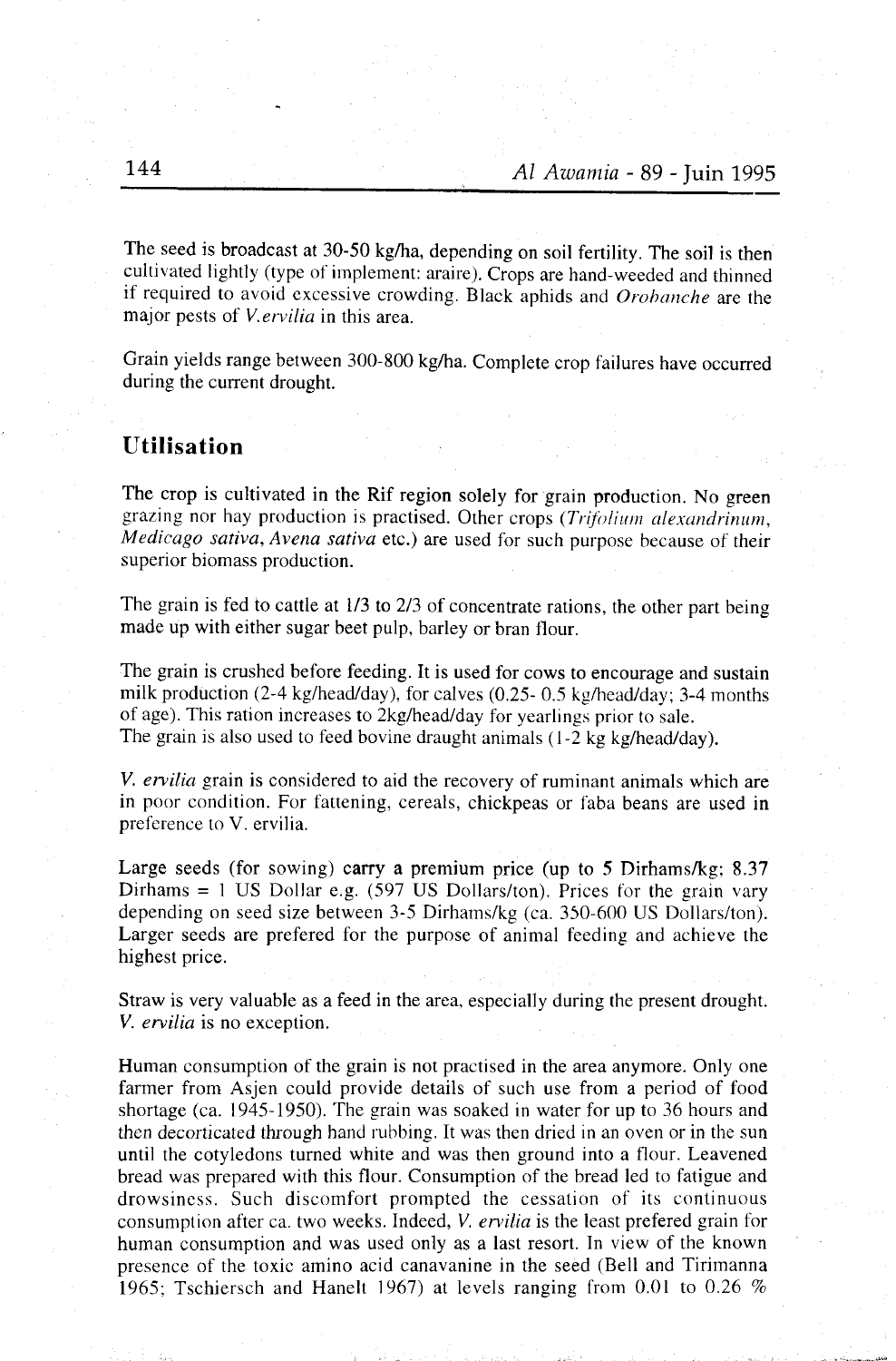(Garcia and Ferrando 1989) and the effect of this toxin on feed intake (Enneking) et al. 1993), the lack of popularity of V. ervilia as a food is perfectly understandable. The reduced palatability caused by the presence of canavanine may have prevented serious intoxications. The range of canavanine levels (0.5- 2.5 %0) found during a preliminary screening of 200 accessions of V. ervilia germplasm from ICARDA (Enneking and Greirson, unpublished) and the data provided by Garcia and Ferrando (1989) suggest that selection of non-toxic varieties is a possibility for the future development of this species as a feed for monogastric animals. Improved techniques for processing could also be developed to remove all traces of canavanine through leaching and degradation under alkaline conditions (Enneking et al. 1993) thus providing a safe option for the human consumption of this crop during famines.

The local name for *V. ervilia* in the Rif region is Kersannah (Koursannah), commonly used in Arabic. No indication of Spanish or Berber names could be found. However, more intensive searching including other regions where the crop is cultivated may extend the linguistic picture in Morocco and provide a better indication of its antiquity in the area.

The species appears to be an integral part of the local economy in the Rif region and presumably also in the other regions of Morocco where it is still cultivated today. The grain is esteemed as a high quality feed for ruminants and is used strategically for this purpose. Further information about its nutritional value in  $vivo$  for cattle and sheep (incl: data on feed intake, N-retention, digestibility, protein quality and animal production) in comparison with other grains would be desirable in order to assess whether this species has superior nutritive properties. Aletor *et al.* (1994) found that the *in vitro* organic and dry matter digestibilities of *V. ervilia* seeds were higher than those found in other *Vicia* species tested in their experiments, however, while recognising seed toxicity as a problem for the genus, they did not consider the presence of canavanine in the seeds of V. ervilia. The present seed levels of this compound may be related to its nutritional properties through an effèct on ruminant feed intake and consequent improved utilisation. If this is the case then such an effect should be reflected by increased N-retention and digestibility. The amount of seed protein which bypasses the rumen is also of interest in relation to an assessment of nutritive quality.

Resistance to Orobanche crenata and to black aphids were considered to be the most important traits needy of improvement. Shattering is not a problem since it is not excessive and can be managed through harvesting during the early morning hours. Large seed size is useful for animal feeding and should be a consideration during selection of improved cultivars. The species is grown under low fertility conditions and may therefore need to be selected under such conditions in order to guarantee its optimum performance in minimum input farming systems.

It remains to be seen whether selection for increased aphid resistance in  $V$ . ervilia also leads to increased levels of canavanine in the seeds, or conversely, whether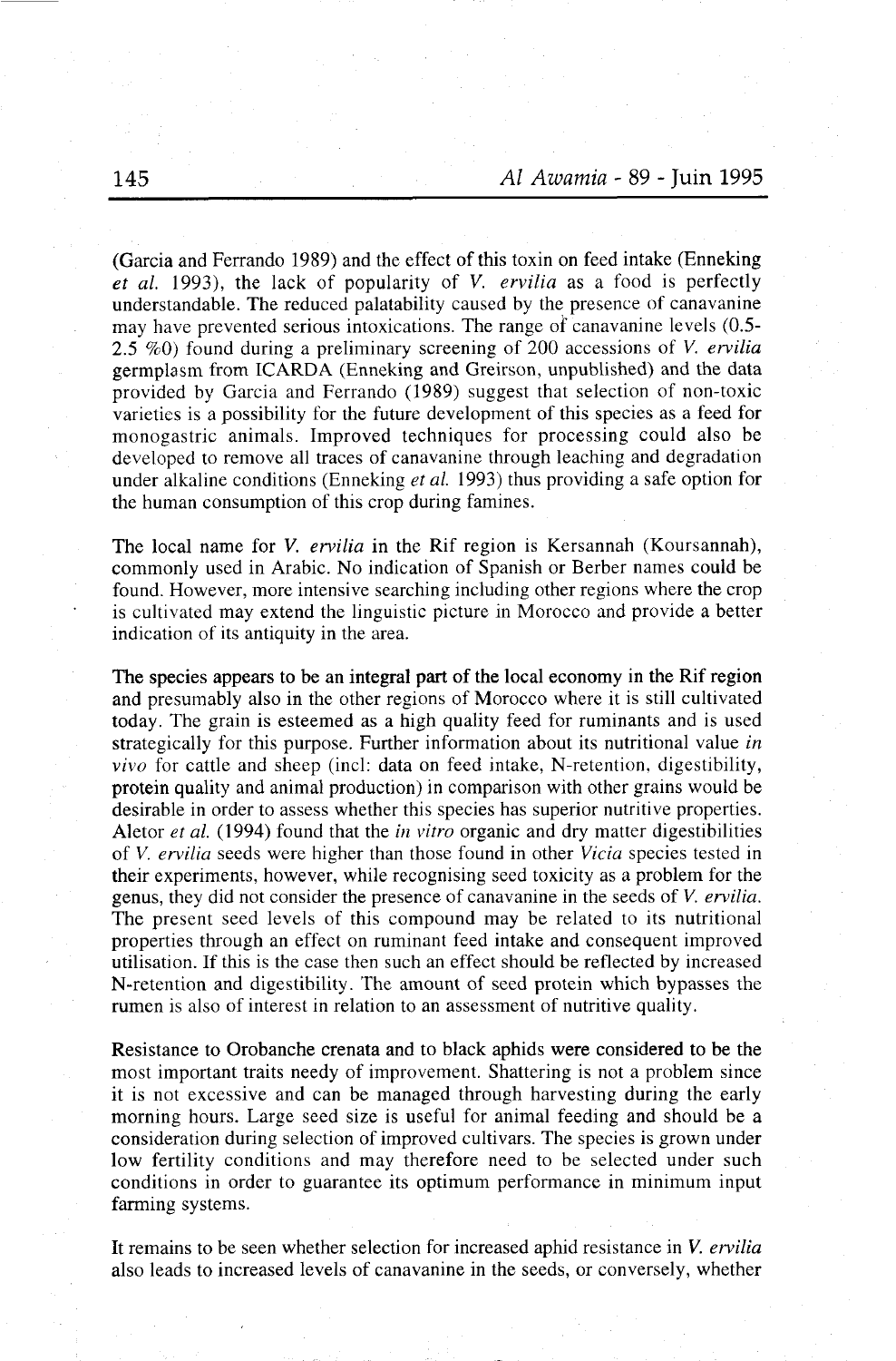selection for low or even zero seed canavanine makes the crop more suscpetible to such pests.

The current method of harvesting by uprooting depletes soil fertility (Columella, ca. 200 AD); therefore in these circumstances it is unlikely that the cultivation of V. ervilia provides the maximum benefit of a legume to succeeding crops.

The collected information complements that already provided by Foury (1954) and Velu (1937). The sole use of the crop for grain production may not only be due to its low biomass production but also to the fact that it becomes toxic at flowering time to both monogastric and ruminant animals (Chapuis et al. 1937). This finding is in agreement with cases of cattle and horse poisonings reported recently for V. villosa and V. benghalensis forage crops (for a review see Enneking 1995). These two vetch species are also known to produce canavanine during seed formation, the seed levels of which are 20-30 times those found in V. ervilia. A causal connection between the toxicity of the forage and canavanine intoxication has been postulated, but further evidence is required to test this hypothesis.

# ACKNOWLEDGEMENTS

Information and helpful discussion with A. Abou Hafs and M. El Alaoui from Direction Provinciale de I'Agriculture de Chefchaouen, and T. Ettayeb of the Centre Travaux Asjen, are gratefully acknowledged.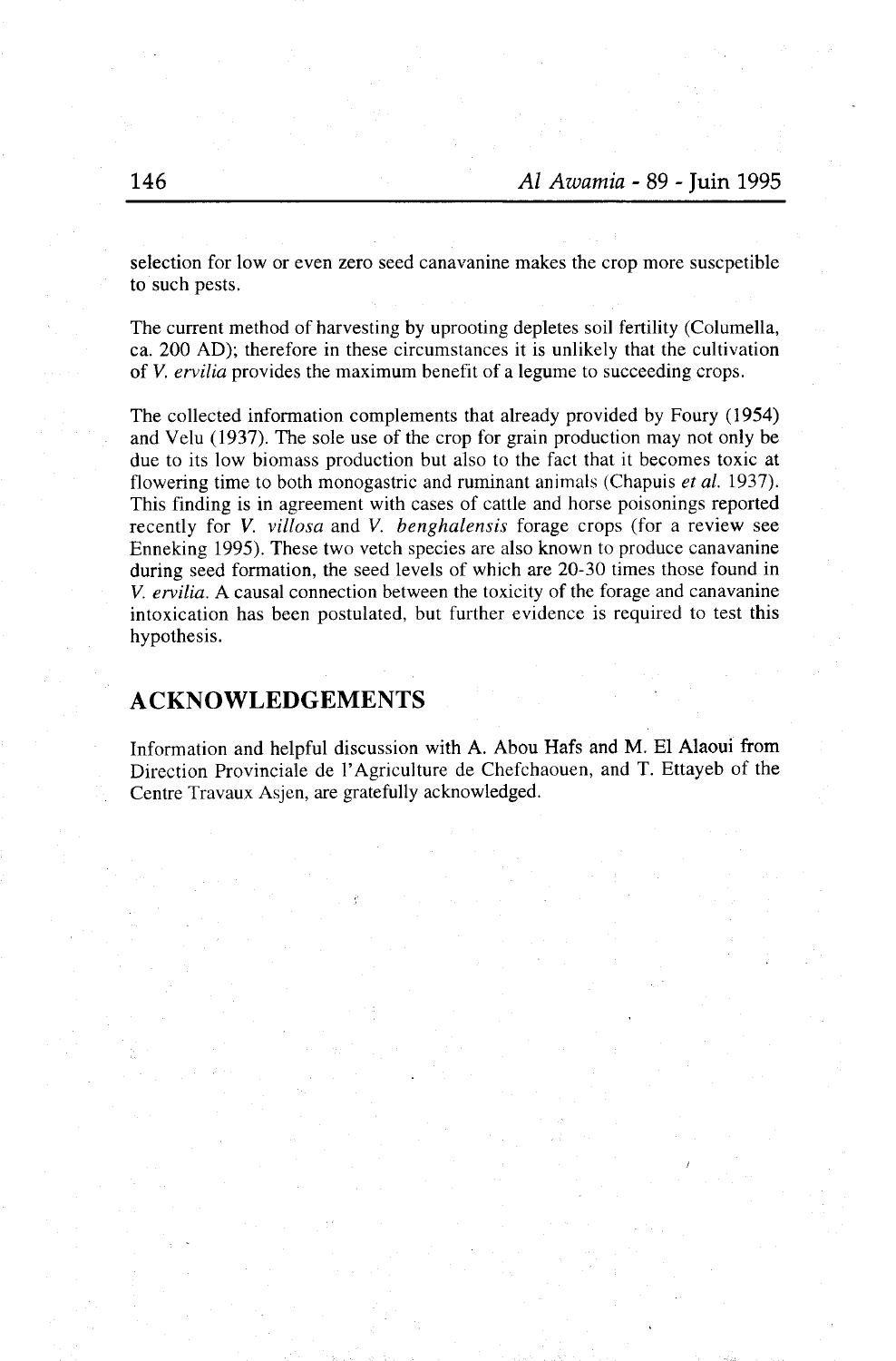#### BIBLIOGRAPHY

- Aletor, V, Goodchild, A.V., Abd El Moneim, A.M. (1994). Nutritional and antinutritional characteristics of selected Vicia genotypes. Animal Feed Science and Technology 47, 125-39.
- Barulina, H. (1930). Lentils of the USSR and other countries (English summary). Bulletin of Applied Botany, Genetics and Plant Breeding, Leningrad (Supplement) 40, 265-304.
- Bell, A.E., Tirimanna, S.L. (1965). Associations of amino acids and related compounds in the seeds of fourty-seven species of Vicia: their taxonomic and nutritional significance, *Biochem. J.* 97, 104-11.
- Chapuis; Girard; Saillard (1937). Intoxication par ingestion de Kersannah.  $La$ Terre Marocaine 90, 15-6.
- Columella, L,I.M. (ca. 200 AD). On agriculture (3 Vols.) Loeb classical library, Heinemann and Harvard Univeristy Press, London and Cambridge (Translated, revised and edited by Boyd Ash, H. (1954).
- Durutan, N, Meyveci, K., Kraca, M., Avci, M. (1990) Annual cropping under dryland conditions in Turkey: A case study. In: The role of legumes in farming systems of the Mediterranean areas (Osman, A. E.; Ibrahim, M. H.; Jones, M. A.; Eds) pp. 239-255, ICARDA, Aleppo.
- Enneking, D., Giles, L.C., Tate, M.E., Davies, R.L. (1993) L-Canavanine: A natural feed-intake inhibitor for pigs (isolation, identification and significance). Journal of the Science of Food and Agriculture 61,315-25.
- Enneking, D. (1995) The toxicity of Vicia species and their utilisation as grain legumes. Centre for Legumes in Mediterranean Agriculture (CLIMA) Occasional Publication No. 6, University of Western Australia, Nedlands (1st edition, Enneking, D. (1994) PhD thesis, University of Adelaide).
- Fischer, A. (1937). Zuechtung und Anbau der Ervilie, V. ervilia und der Erve, V. monantha als Futterpflanzen. Zuechter 9, 286-8
- Foury, A. (1954). Les légumineuses fourragères au Maroc (deuxiéme partie). Cah. Rech. Agron.5, 287-658. INRA, Rabat, Maroc.
- Francis, C.M., Bounejmate, M., Robertson, L.D. (1994). Observations on the distribution and ecology of Vicia and Lathyrus species in Morocco. Al Awamia 84,17-42.
- Garcia, A.M., Ferrando, I. (1989). Determinacion colorimetrica de canavanina en yero(Vicia ervilia) solo o mezclado con otras leguminosas. Anales de Bromatologia 41, 167-75.